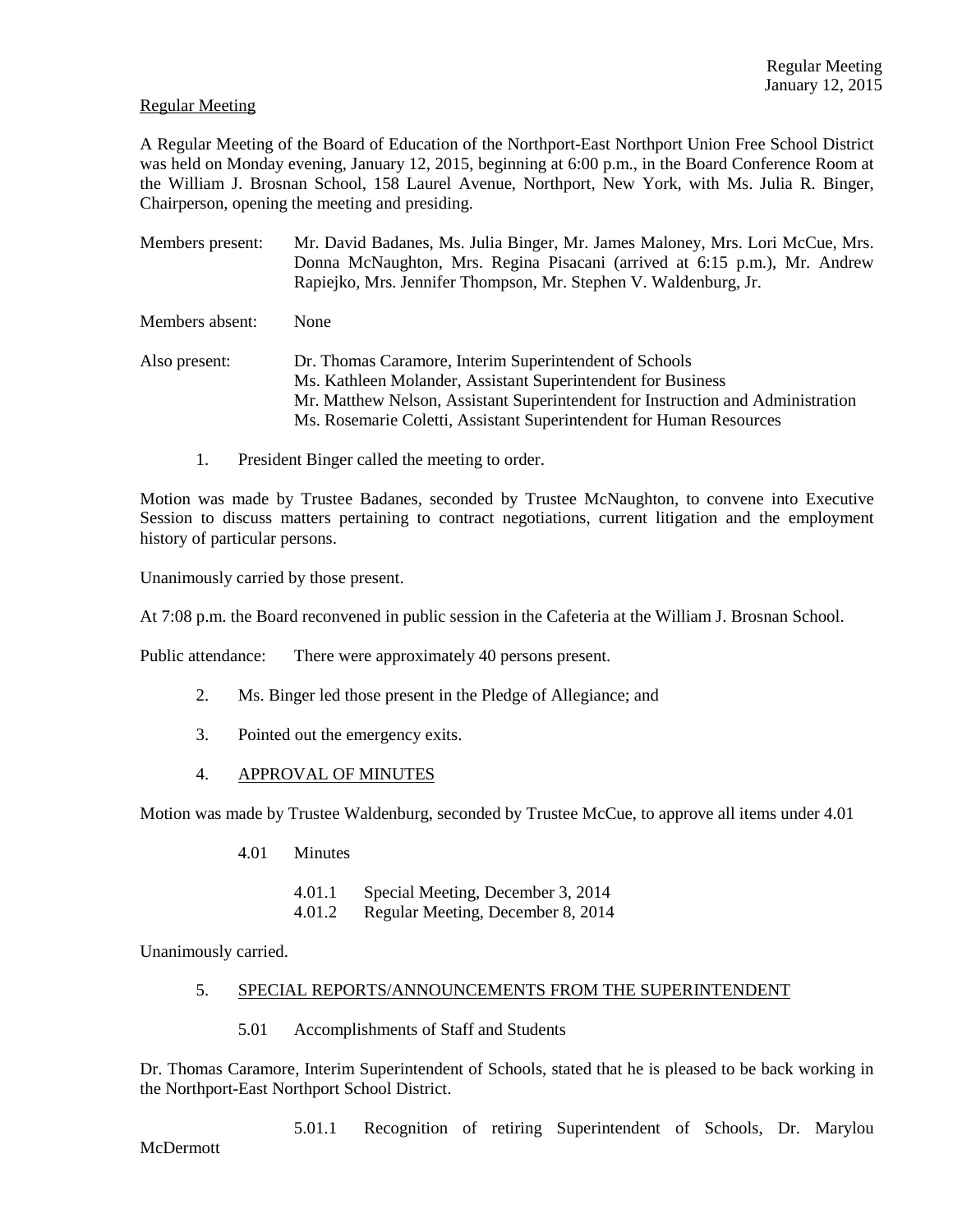President Binger recognized Dr. Marylou McDermott, retired Superintendent of Schools, for her dedication to the Northport-East Northport Union Free School District and thanked her for her many accomplishments. President Binger presented Dr. McDermott with a plaque from the Board of Education.

 5.01.2 Ms. Robin Rann, District Chairperson of Mathematics, introduced Andrew Blom and Keito Judson-Teranishi who were named "Long Island Young Scholar of Mathematics" and accepted into the Institute for Creative Problem solving.

5.02 For Information: Upcoming Meetings.

The President of the Board reviewed the upcoming Board of Education meetings scheduled for January 26<sup>th</sup>, February 9<sup>th</sup>, March 2<sup>nd</sup>, March 9<sup>th</sup>, March 16<sup>th</sup> and March 23<sup>rd</sup>.

### 6. COMMUNICATIONS

There were no communications to the Board requiring Board action at this meeting.

## 7. PUBLIC PARTICIPATION

| <b>Name</b>              | <b>Comment</b>                                                                                                                                                                                                                                                                                                                         |
|--------------------------|----------------------------------------------------------------------------------------------------------------------------------------------------------------------------------------------------------------------------------------------------------------------------------------------------------------------------------------|
| David Stein              | Asked about the status of the BOCES feasibility study for full day                                                                                                                                                                                                                                                                     |
| Parent                   | kindergarten in follow-up to his comments from the last Board meeting.                                                                                                                                                                                                                                                                 |
| Mary Gilmore             | Stated that the Ocean Avenue PTA voted unanimously in favor of a full                                                                                                                                                                                                                                                                  |
| PTA Co-President (OAS)   | day kindergarten and read her letter to the Board.                                                                                                                                                                                                                                                                                     |
| Nina Dorata<br>Resident  | Asked the Board to consider the average salaries of certain administrators<br>in area school districts before approving the raises proposed on the<br>agenda. Stated that corrective action plan does not give consideration to<br>forming a budget committee and stated that her data shows that a budget<br>committee has an impact. |
| <b>Jody Schlanger</b>    | Read a letter to the Board in support of implementing full day                                                                                                                                                                                                                                                                         |
| Parent                   | kindergarten.                                                                                                                                                                                                                                                                                                                          |
| Sara Abbass              | Read a letter to the Board in support of implementing full day                                                                                                                                                                                                                                                                         |
| Parent                   | kindergarten.                                                                                                                                                                                                                                                                                                                          |
| Jackie Oster<br>Resident | Questioned when the last time the administrators received a raise and why<br>they are getting one effective January 1, 2015. Ms. Oster stated that it<br>appears as though the administrators are being taken care of and not the<br>teachers.                                                                                         |

Dr. Thomas Caramore stated that as a cost savings to the District during 2014-2015 it was negotiated that the salary increase for administrators be 1% and instead of increment being given in July, it would be given in January.

Antoinette Blanck Stated that with regards to the administrative raises, she understands that UTN President the cabinet is tied to the high school principal and that the directors are tied to the middle school principals, but stated prospectively there may be a better way to explain this to the general population.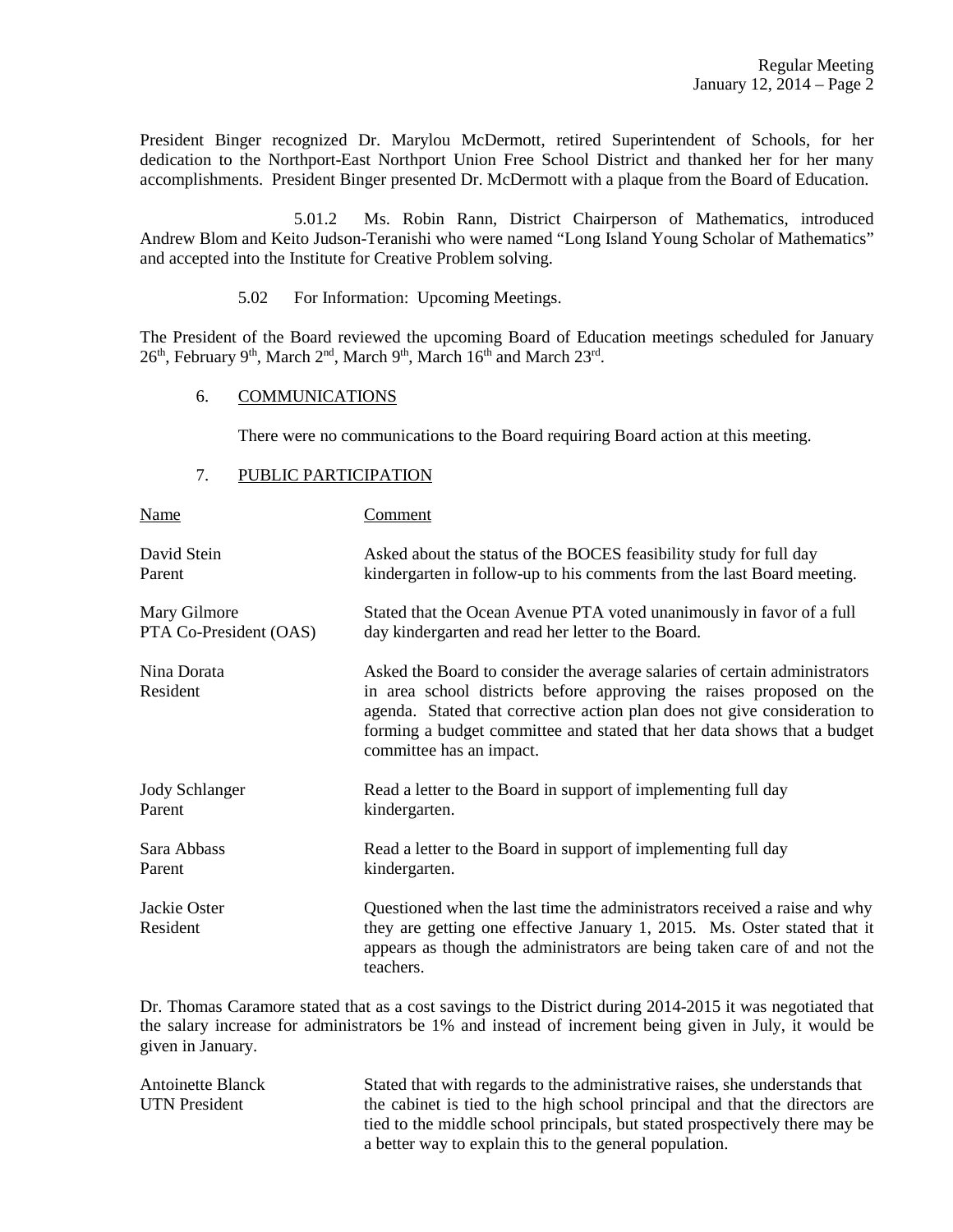| <b>Tracy Bernson</b>           | Read a letter to the Board in support of implementing full day         |
|--------------------------------|------------------------------------------------------------------------|
| PTA Co-President (OAS)         | kindergarten.                                                          |
| Christine Mulholland<br>Parent | Made statements in support of implementing full day kindergarten       |
| Eugenia Roche                  | Read a letter from Lisa Hamada to the Board in support of implementing |
| Parent                         | full day kindergarten.                                                 |
| Sheryl Randazzo<br>Parent      | Made statements in support of full day kindergarten.                   |

Dr. Caramore stated that any educator would not disagree with all who spoke this evening and stated that he believed full day kindergarten is a proper program with more instructional time as well as meeting social and emotional needs of students. Dr. Caramore stated that there may be an issue with implementing full day kindergarten in 2015 as the District would most likely have an influx of students from the private and parochial kindergarten programs. Dr. Caramore stated that the problem is that there may not be enough classrooms to house an additional two or more sections. The other constraint would be if the District has to convert current classrooms in which the State Education Department would be involved to approve those renovations. Dr. Caramore noted that the District is also constrained by the 2% cap. Dr. Caramore stated that he supports the concept of full day kindergarten and hopes to have something together for September of 2015, if not the Board will look to September of 2016.

There was a brief discussion of the influx of students from private and parochial schools, changes to kindergarten curriculum, AIS services, and classroom conversions.

Ainsley Bandrowski Stated that there is a strong culture of competition among students and NHS Student that the class ranking system is not healthy to students involved. Ms. Bandrowski stated that there is so much more to students than classes and ranking in college admissions.

Ms. Irene McLaughlin, Northport High School Principal, stated that the Board asked administration to look at class rank during the 2013-2014 school year and the Board agreed to the recommended changes in policy to class rank.

# 8. SUPERINTENDENT'S REPORT, GENERAL - FOR BOARD ACTION

Motion was made by Trustee Waldenburg, seconded by Trustee McNaughton, to approve items 8.01, 8.02, and 8.03, with the exception of the Director of Physical Education, Health & Athletics (removed) on Appendix B of item 8.01.

 8.01 Personnel Actions Report, dated January 12, 2015, attached and made part of the official minutes.

8.02 Approving Schedule J, Committee on Special Education

 8.03 Approving request for foreign travel for students to countries outside of the United States during the 2014-2015 school year:

• England and Scotland (June 29 – July 7, 2015)

Vote on Trustee Waldenburg's motion to approve items 8.01, 8.02 and 8.03, with the exception of the Director of Physical Education, Health & Athletics (removed) from Appendix B of 8.01 was unanimously carried.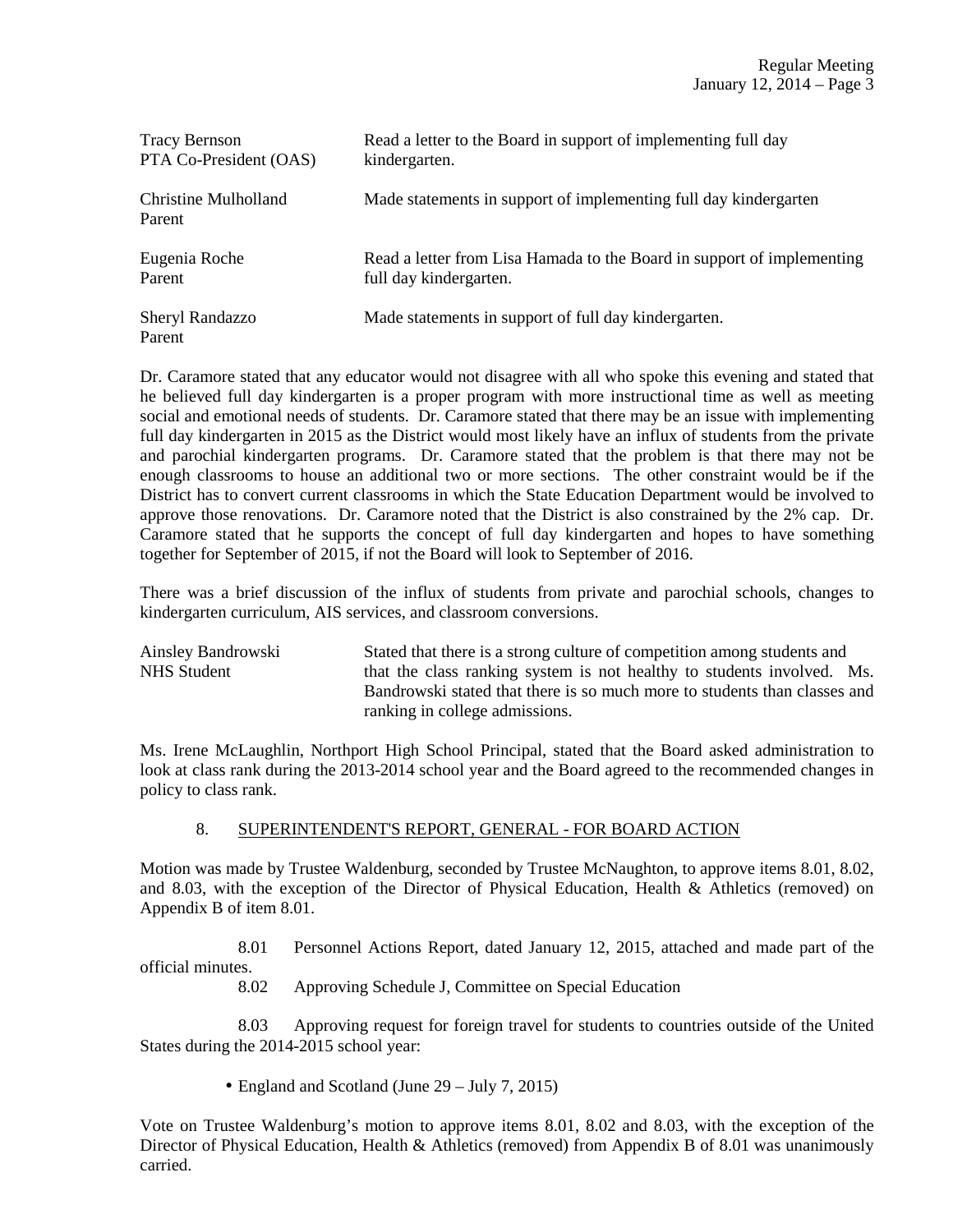Motion was made by Trustee Badanes, seconded by Trustee Waldenburg, to approve item 8.04

 8.04 Approving the Corrective Action Plan to the New York State Comptroller's Audit for the period July 1,  $2012$  – September 30, 2013

There was a brief discussion regarding the corrective action plan and the recommendations of the Audit Committee.

Vote on Trustee Badanes motion was as follows:

YES: Mr. Badanes, Ms. Binger, Mrs. McCue, Mrs. McNaughton, Mrs. Pisacani, Mr. Rapiejko, Mrs. Thompson, Mr. Waldenburg ABSENT: Mr. Maloney

Motion passed.

Motion was made by Trustee Badanes, seconded by Trustee Waldenburg, to approve item 8.05

8.05 Approving the Corrective Action Plan to the June 30, 2014 External Audit

Unanimously carried.

Motion was made by Trustee Thompson, seconded by Trustee Badanes, to approve all items under 8.06 through 9.29

8.06 Budget Vote and Election of Trustees 2015

8.06.1 Adopting the 2015-2016 Schedule of Voting Details

#### 9. SUPERINTENDENT'S REPORT, FINANCIAL – FOR BOARD ACTION

9.01 Approving a Special Education Services Contract (Education Law  $\S 4401(5)(2)$ ) between the Board of Education of the Northport-East Northport Union Free School District and Ascent (Spec. Ed.)

 9.02 Approving a Rider to Agreement between the Board of Education of the Northport-East Northport Union Free School District and Larkfield Manor (ENMS)

 9.03 Approving an Agreement between the Northport-East Northport Union Free School District and The Daytop Preparatory School

 9.04 Approving a Rider to Agreement between the Board of Education of the Northport-East Northport Union Free School District and New York YMCA Camp Greenkill Outdoor Education Center (NMS)

 9.05 Approving a Rider to Agreement between the Board of Education of the Northport-East Northport Union Free School District and Curriculum Travel of America (NMS)

 9.06 Approving a Rider to Agreement between the Board of Education of the Northport-East Northport Union Free School District and Gerber Tours, Inc. (FAS)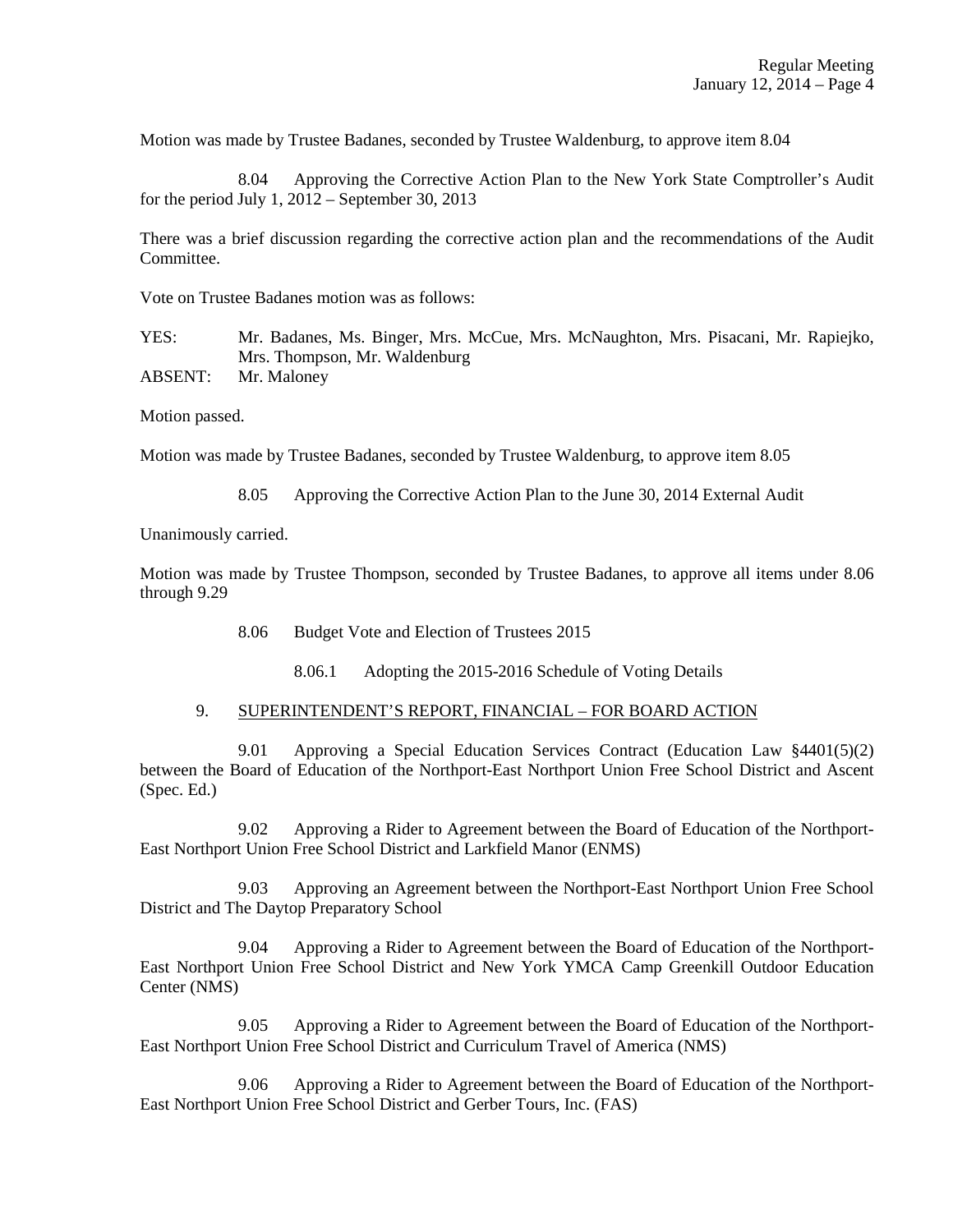9.07 Approving a Rider to Agreement dated November 19, 2014 between the Board of Education of the Northport-East Northport Union Free School District and Circle Line Sightseeing (ENMS)

 9.08 Approving a 2014-2015 Agreement between the Northport-East Northport Union Free School District and Gersh Academy Inc. (Spec. Ed.)

 9.09 Approving a September 1, 2013 through June 30, 2014 Agreement between the Kings Park Central School District and the Northport-East Northport Union Free School District (Spec. Ed.)

 9.10 Approving Claims Auditor's Report for Warrants and Schedule of Claims for payments dated:

November 7, 2014 (Payroll Trust & Agency Warrant), November 14, 2014 (Accounts Payable Warrant), November 21, 2014 (Payroll Trust & Agency Warrant), November 26, 2014 (Accounts Payable Warrant), November 2014 (Claims Audit Report)

 9.11 Approving Claims Auditor's Report – Payroll Audit for Payroll Distribution/Audit dated November 7, 2014 (PRS)

 9.12 Approving the Treasurer's Report and Monthly Summary of Receipts and Disbursements:

9.12.1 Treasurer's Report for the period October 1, 2014 through October 31,

- 9.12.2 Monthly Summary of Receipts and Disbursements for October 2014
- 9.13 Approving Schedule of Investments:
	- 9.13.1 Schedule of Investments as of October 31, 2014
- 9.14 Approving Collateral Reports:

2014

- 9.14.1 Collateral Report for October 2014
- 9.15 Approving Bank Reconciliation Reports:
	- 9.15.1 Bank Reconciliation Report for the month ended October 31, 2014
- 9.16 Approving General Fund Projected Cash Flow Statements:

 9.16.1 For the year ending 2014-2015, Actual Data July 1, 2014 – October 31, 2014, Estimated Data November 1, 2014 – June 30, 2015

9.17 Approving Monthly Revenue and Budget Status Report, School Lunch Fund:

 9.17.1 Monthly Revenue and Budget Status Report, School Lunch Fund for the month ending October 31, 2014

9.18 Approving Monthly Revenue and Budget Status Report, Special Aid Fund: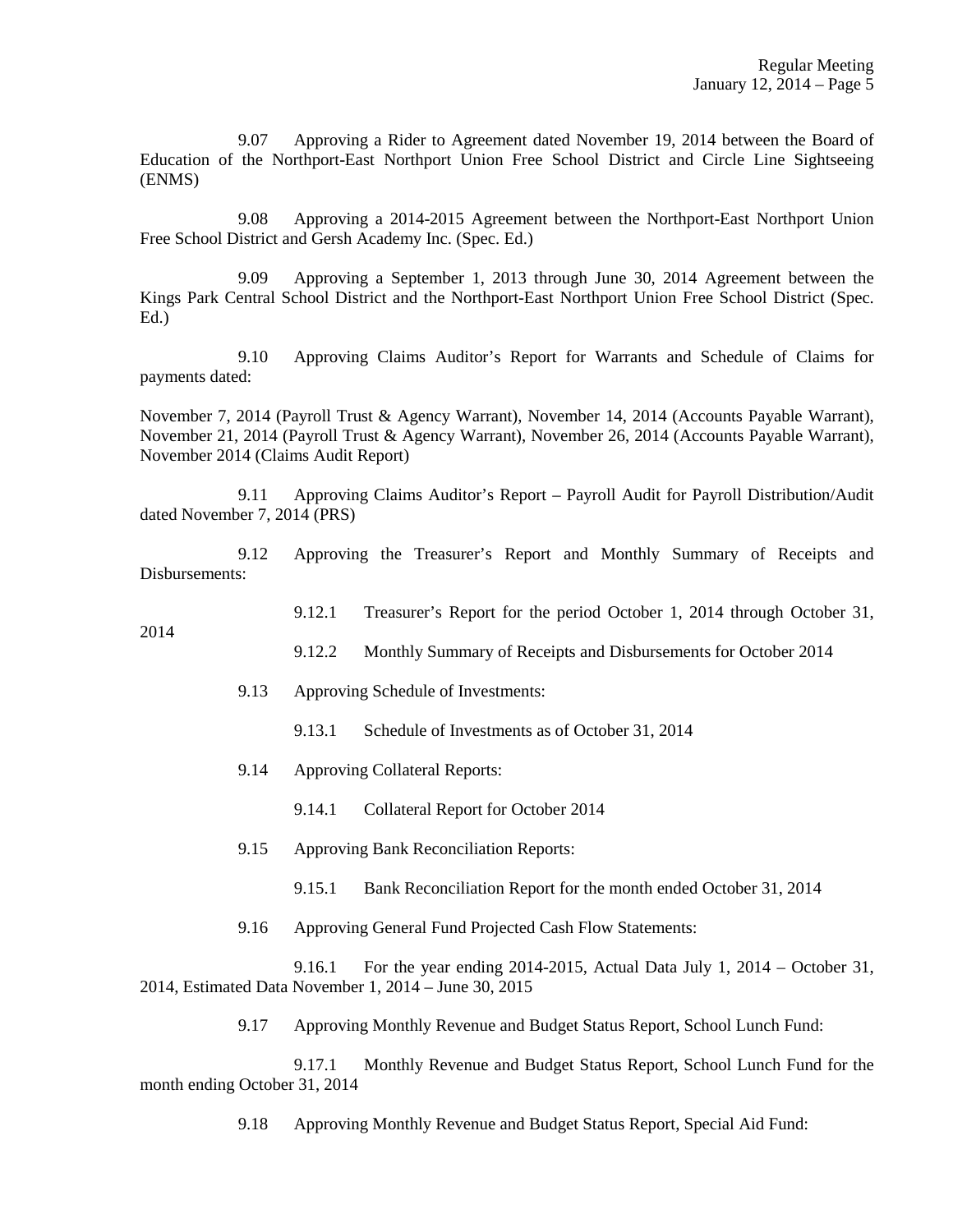9.18.1 Monthly Revenue and Budget Status Report, Special Aid Fund for the month ending October 31, 2014

9.19 Approving Monthly Revenue and Budget Status Report, General Fund:

9.19.1 Monthly Revenue and Budget Status Report, General Fund for the month ending October 31, 2014

9.20 Approving Monthly Revenue and Budget Status Report, Capital Fund:

 9.20.1 Monthly Revenue and Budget Status Report, General Fund for the month ending October 31, 2014

 9.21 Approving School Lunch Profit and Loss Statement for the month ending October 31, 2014

9.22 Approving transfer of general fund appropriations in the 2014-2015 budget.

 9.23 Approving a Revised Agreement between the Northport-East Northport Union Free School District and Journeys Into American Indian Territory (BAS)

 9.24 Approving a Supplementary Education Services Agreement between the Northport-East Northport Union Free School District and Achieve Beyond f/k/a Bilinguals (WL)

9.25 Approving the following resolution:

 "BE IT RESOLVED, that the Board of Education hereby gratefully accepts a donation of \$705 from Northport-East Northport residents whose names are more fully set forth in the attached document, for the purpose of covering the cost of transportation for the Northport High School Urban Studies class field trip on December 8, 2014 and increase the 2014-2015 budget code A2110.4161.30.2903 by \$705 for this purpose.

 BE IT RESOLVED, that the Board of Education hereby approves an increase in the revenue code A2705 of the 2014-2015 budget by \$705 with the understanding that this increase in revenue is the result of donations from Northport-East Northport residents."

9.26 Approving the following resolution:

 "RESOLVED, that the Board of Education accept the donation of \$2,000 from Ruth Mulvaney in memory of Frances Mulvaney toward the purchase of supplies for the library and increase the budget code A2610.5030.14.1300 by \$2,000 for this purpose.

 RESOLVED, that the Board of Education hereby approves an increase in the revenue code A2705 of the 2014-2015 budget by \$2,000 with the understanding that this increase in revenue is the result of donations for the Norwood Avenue Elementary School Library."

9.27 Approving the following resolution:

 "RESOLVED, that the Board of Education accept the donation of \$200 to be used for supplies for the Science Olympiads at Northport Middle School and increase the 2014-2015 budget code A2110.5030.23.0700 by \$200 for this purpose.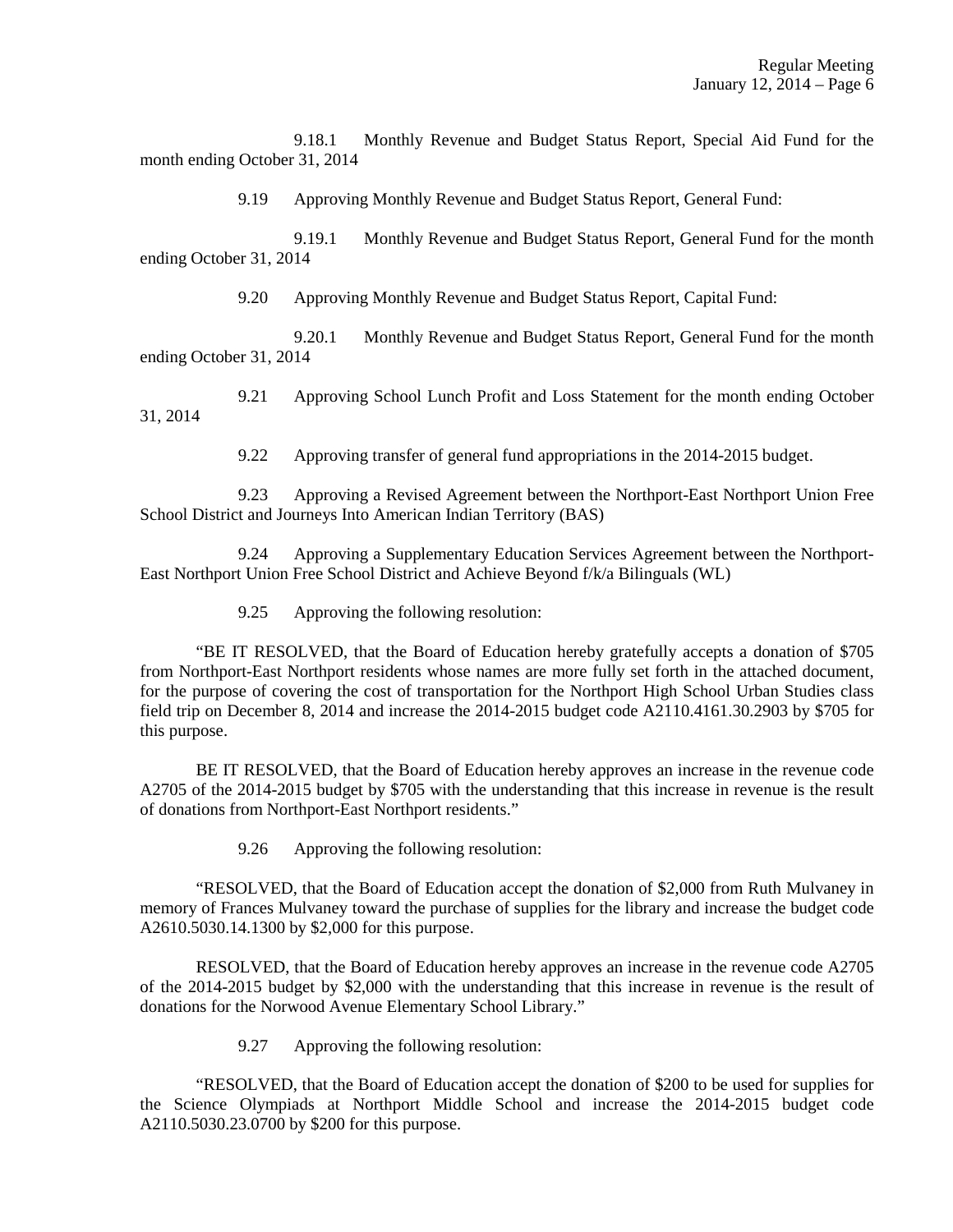RESOLVED, that the Board of Education hereby approves an increase in the revenue code A2705 of the 2014-2015 budget by \$200 with the understanding that this increase in revenue is the result of the donation to Northport Middle School from the Morgan Stanley Annual Appeal and Charitable Spending Account Program."

9.28 Approving the following resolution:

 "BE IT RESOLVED, that the Board of Education hereby gratefully accepts a donation of \$5,151 from Northport-East Northport residents whose names are more fully set forth in the attached document, for the purpose of the Northport High School Introduction to Dance trip to New York City on March 4, 2015 and increase the 2014-2015 budget code A2110.4161.30.2903 by \$5,151 for this purpose.

 BE IT RESOLVED, that the Board of Education hereby approves an increase in the revenue code A2705 of the 2014-2015 budget by \$5,151 with the understanding that this increase in revenue is the result of donations from Northport-East Northport residents."

9.29 Approving the following resolution:

 "BE IT RESOLVED, that the Board of Education hereby gratefully accepts a donation of \$1,230 from Northport-East Northport residents whose names are more fully set forth in the attached document, for the purpose of covering the cost of transportation for the Northport High School Urban Studies class field trip on December 1, 2014 and increase the 2014-2015 budget code A2110.4161.30.2903 by \$1,230 for this purpose.

 BE IT RESOLVED, that the Board of Education hereby approves an increase in the revenue code A2705 of the 2014-2015 budget by \$1,230 with the understanding that this increase in revenue is the result of donations from Northport-East Northport residents."

Vote on Trustee Thompson's motion to approve all items under 8.06 through 9.29 was unanimously carried.

# 10. SUPERINTENDENT'S REPORT - FOR INFORMATION ONLY

10.01 Schedule H – Use of Facilities

# 11. UNFINISHED BUSINESS

President Binger stated that the dedication ceremony and concert and for the Robert W. Krueger Center for the Performing Arts was held on Saturday, January 10<sup>th</sup>. Ms. Binger commended all those who participated and the outstanding performances.

11.01 Continued discussion of possible change in day of scheduled Board Meetings.

Trustee Badanes stated that he would like to see Policy 2300 changed to have Board meetings on either Wednesday or Thursday evening.

Dr. Caramore stated that this is the first District he has worked at where the meetings are scheduled for Mondays. Dr. Caramore stated that he prefers Wednesday or Thursday as it gives the administration more time to prepare and the Board more time to review and ask questions regarding agenda items.

There was a brief discussion on what day the meeting should be changed to. The Board asked for counsel advice on whether to change the policy or adopt a resolution to change the day of the scheduled Board meeting.